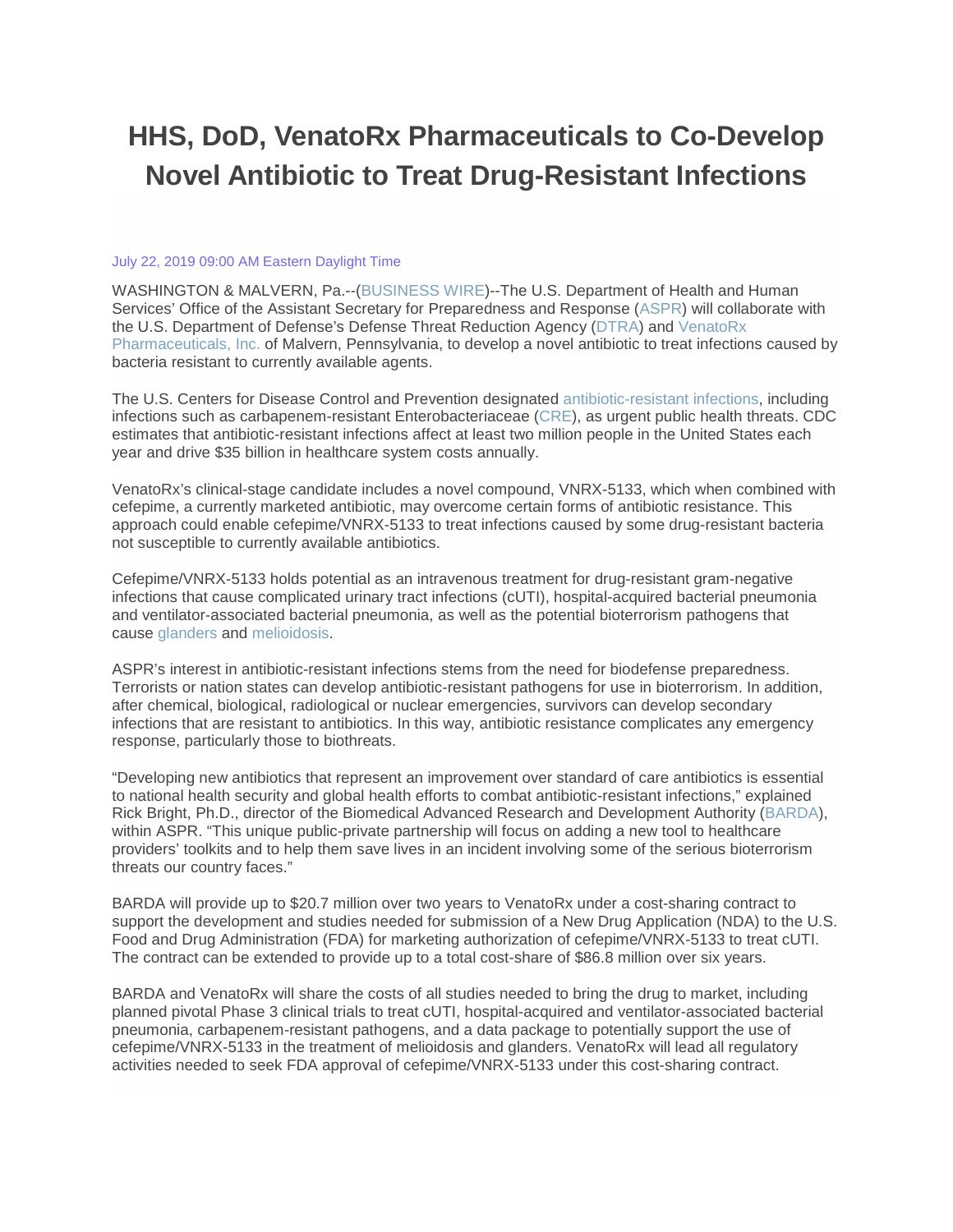In parallel with the BARDA-supported work, DTRA will provide up to \$10 million through its bacterial Rapid Acquisition Platform program to fund the nonclinical biodefense aspects of the inter-agency collaboration. This work includes execution of non-clinical potency and efficacy studies to test cefepime/VNRX-5133 against biothreat bacterial pathogens, beginning with *Burkholderia pseudomallei,* which causes melioidosis.

"DTRA is thrilled to expand the interagency strategic partnership with BARDA to ensure critical public health and defense medical needs are met with an eye toward both civilian and military utility," according to Dr. Ron Hann, director of the Chemical Biological Technologies Department in DTRA's Research and Development Directorate. "These joint programs will ensure that we deliver FDA-approved therapies to the U.S. military forces to combat the threat of antibiotic resistant bioterrorism."

If successful, this therapy would increase treatment options for patients with antibiotic-resistant gramnegative infections, potentially reducing the cost and complications associated with extended hospital stays.

This project is the second under an ASPR-DTRA partnership agreement signed in October 2018. With cefepime/VNRX-5133, BARDA's development portfolio includes 15 products to combat antimicrobial resistant infections that pose bioterrorism and urgent public health threats, in addition to 29 therapeutics, one vaccine, and five diagnostics being developed with BARDA funding under the [CARB-X](https://cts.businesswire.com/ct/CT?id=smartlink&url=https%3A%2F%2Fcarb-x.org%2F&esheet=52016021&newsitemid=20190722005104&lan=en-US&anchor=CARB-X&index=9&md5=ff14b1e19a5e37cb862471963ff4f0c9) partnership.

BARDA continues to seek proposals for the development of effective products to diagnose and treat antimicrobial-resistant infections and other biothreats. Proposals are accepted through the Broad Agency Announcement [18-100-SOL-00003](https://cts.businesswire.com/ct/CT?id=smartlink&url=https%3A%2F%2Fwww.fbo.gov%2Findex.php%3Fs%3Dopportunity%26mode%3Dform%26id%3D417be22f7dad05a9f842352593b77da5%26tab%3Dcore%26_cview%3D1&esheet=52016021&newsitemid=20190722005104&lan=en-US&anchor=18-100-SOL-00003&index=10&md5=07cdbd79100c7ed25b0ceae34daec1f6) at the Federal Business Opportunities website, [www.fbo.gov.](https://cts.businesswire.com/ct/CT?id=smartlink&url=https%3A%2F%2Fwww.fbo.gov%2Findex%3Fs%3Dopportunity%26mode%3Dform%26id%3D5e39c8f4430e3eda55a16a66df229c2f%26tab%3Dcore%26_cview%3D1&esheet=52016021&newsitemid=20190722005104&lan=en-US&anchor=www.fbo.gov&index=11&md5=5e5d01dee27b38e0a7080189bfe26449)

#### **About HHS, ASPR and BARDA**

HHS works to enhance and protect the health and well-being of all Americans, providing for effective health and human services and fostering advances in medicine, public health, and social services. The mission of the Office of the Assistant Secretary for Preparedness and Response (ASPR) is to save lives and protect Americans from 21st century health security threats. Within ASPR, BARDA invests in the advanced research and development, acquisition, and manufacturing of medical countermeasures – vaccines, drugs, therapeutics, diagnostic tools, and non-pharmaceutical products needed to combat health security threats.

For more about ASPR and BARDA, visit [www.phe.gov/aspr;](https://cts.businesswire.com/ct/CT?id=smartlink&url=http%3A%2F%2Fwww.phe.gov%2Faspr&esheet=52016021&newsitemid=20190722005104&lan=en-US&anchor=www.phe.gov%2Faspr&index=12&md5=1c769bbef2af0369b31ad9685e758e1a) and to learn more about partnering with BARDA, visit [www.medicalcountermeasures.gov.](https://cts.businesswire.com/ct/CT?id=smartlink&url=http%3A%2F%2Fwww.medicalcountermeasures.gov&esheet=52016021&newsitemid=20190722005104&lan=en-US&anchor=www.medicalcountermeasures.gov&index=13&md5=7880d33bdea5f1776496c9a4f9e315b2)

### **About DTRA**

The Defense Threat Reduction Agency (DTRA), an agency within the United States Department of Defense (DoD), is the official Combat Support Agency for countering weapons of mass destruction (chemical, biological, radiological, nuclear, and high explosives). The Defense Threat Reduction Agency enables DoD, the U.S. government, and international partners to counter and deter weapons of mass destruction and improvised threat networks. Under the auspice of the Chemical and Biological Defense Program, DTRA has the responsibility to manage and integrate the DoD chemical and biological defense science and technology programs. DTRA's continued effort to enhance the combat support mission also advances public health services by developing innovative technologies that protect against biological threats. For more information, visit [www.dtra.mil.](https://cts.businesswire.com/ct/CT?id=smartlink&url=http%3A%2F%2Fwww.dtra.mil&esheet=52016021&newsitemid=20190722005104&lan=en-US&anchor=www.dtra.mil&index=14&md5=44423804bfe03d1efc275e21f9114e73)